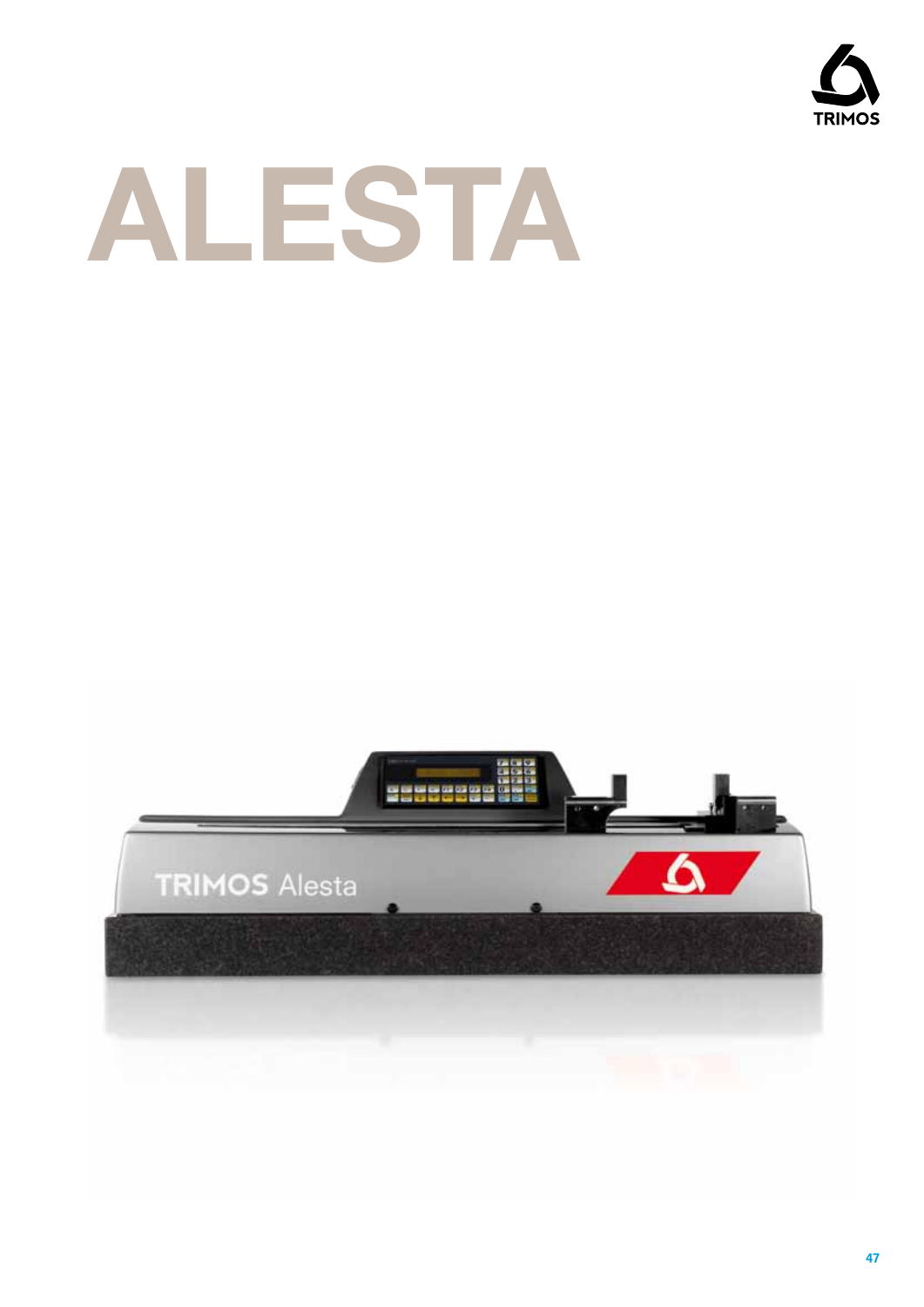# **ALESTA**

#### introduction

The Alesta family is a product that simplifies the setting of 2-point bore gauges. It replaces the traditional way using a lot of different rings.

Thanks to innovative adapters, a positioning error will be eliminated and the speed of measurements increased. You just input the dimension into the key board and the required mobile carriage will position itself automatically onto this position. The mobile carriage system will always stay in the desired position even when applying a force on the anvils.

The stable granite base combined with a high precision measuring system guarantees excellent measuring results. Using a tolerance table the carriage can be positioned to the selected tolerance range. This table can be tailor-made to customer's requirements. This product achieves a typical return on investment of 2 years. The acquisition of new rings and their calibration will be eliminated. The instrument range includes 3 models: 300, 500 and 1000 mm.

IDEAL FOR USE IN THE WORKSHOP AREA

**VERY SIMPLE MANIPULATION** 

MOTORIZED CARRIAGE MOVEMENT

STABLE GRANITE BASE

HIGH PRECISION MEASURING SYSTEM (HEIDENHAIN)

TOLERANCE DATA BASE

WIDE SELECTION OF ADAPTERS AND ACCESSORIES

INTERNAL AND EXTERNAL MEASUREMENT POSSIBLE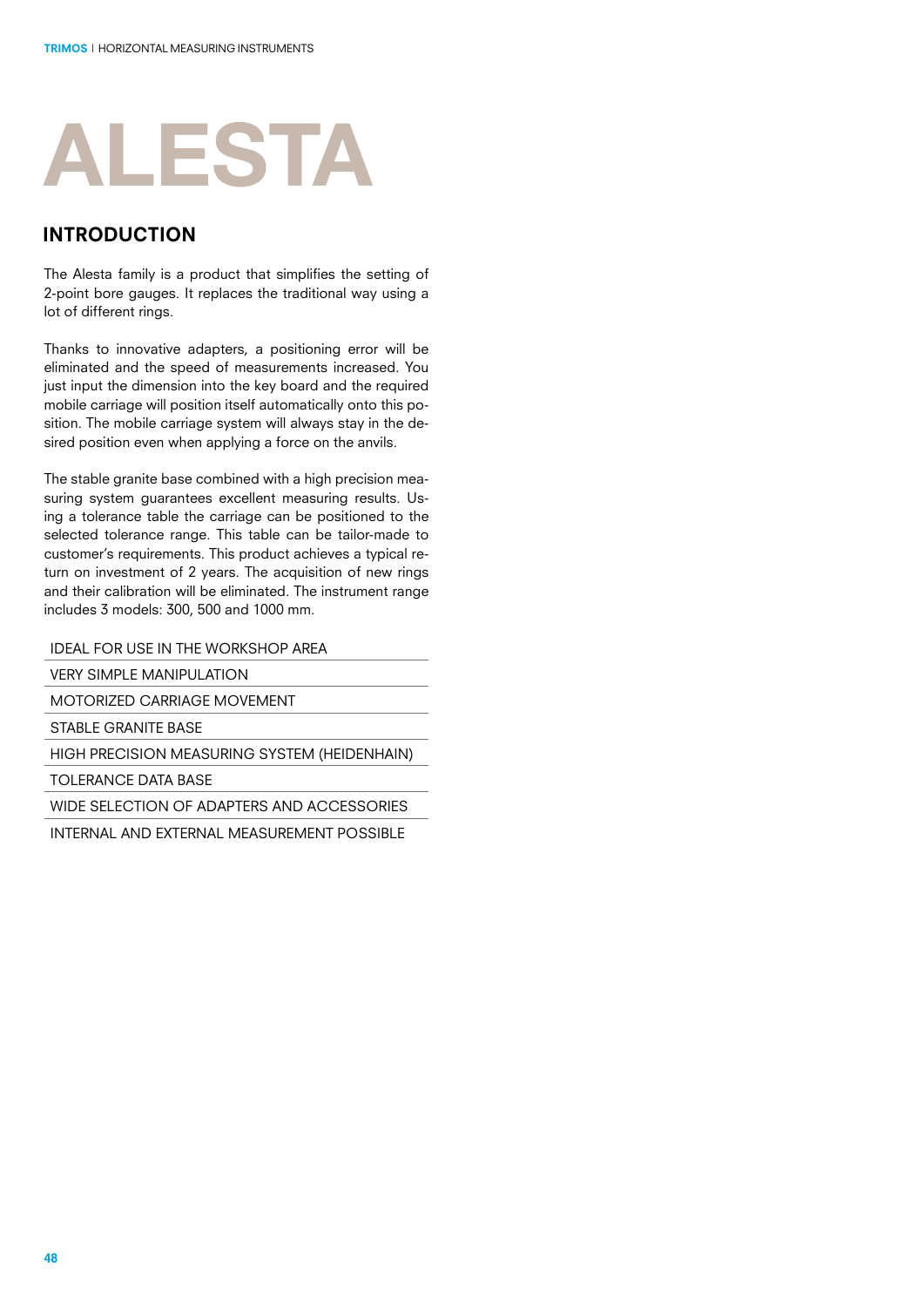

# **DESCRIPTION**

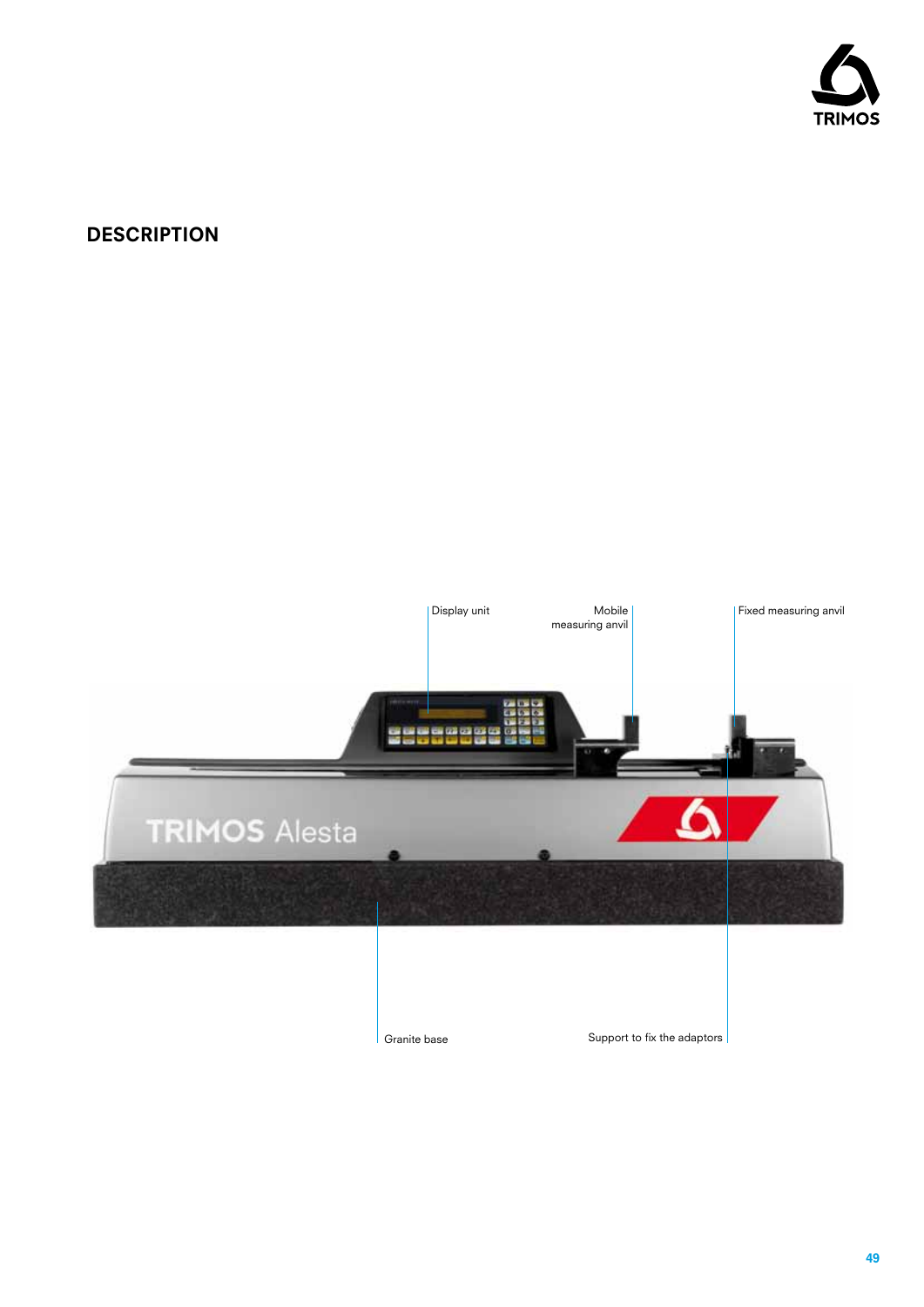

#### display/ software

PROGRAMMING OF 100 TOLERANCED DIMENSIONS

MANUAL OR AUTOMATIC DISPLACEMENT

PROGRAM IN ITALIAN, ENGLISH, FRENCH, PORTUGUESE, GERMAN, SPANISH

INTERNAL AND EXTERNAL MEASUREMENT



### technical specifications

| <b>Alesta</b>                                     |             | 300                             | 500                           | 1000                            |
|---------------------------------------------------|-------------|---------------------------------|-------------------------------|---------------------------------|
| Application range (external measurements) mm (in) |             | 300 (12)                        | 500(20)                       | 1000 (40)                       |
| Application range (internal measurements)         | $mm$ (in)   | $40 \div 340$ (1.6 $\div$ 13.5) | $40 \div 540 (1.6 \div 21.5)$ | $40 \div 1040$ (1.6 $\div 41$ ) |
| Max. permissible errors <sup>1)</sup>             | µm          |                                 | $1.5 + L/mm$ / 300            |                                 |
| Repeatability (2s) <sup>1)</sup>                  | µm          |                                 | $<$ 1                         |                                 |
| <b>Resolutions</b>                                | $mm$ (in)   |                                 | $0.001$ (.00001)              |                                 |
| Holding force                                     | N           |                                 | 240                           |                                 |
| Interfaces                                        |             |                                 | RS232 et USB                  |                                 |
| Operational temperature                           | °C          |                                 | $+10 \div +40$                |                                 |
| Temperature of storage                            | $^{\circ}C$ |                                 | $-10 \div +40$                |                                 |
| Weight                                            | Кg          | 62                              | 77                            | 200                             |

<sup>1)</sup> Values valid at temperature of 20  $\pm$  0.2 °C and relative humidity of 50  $\pm$  5%.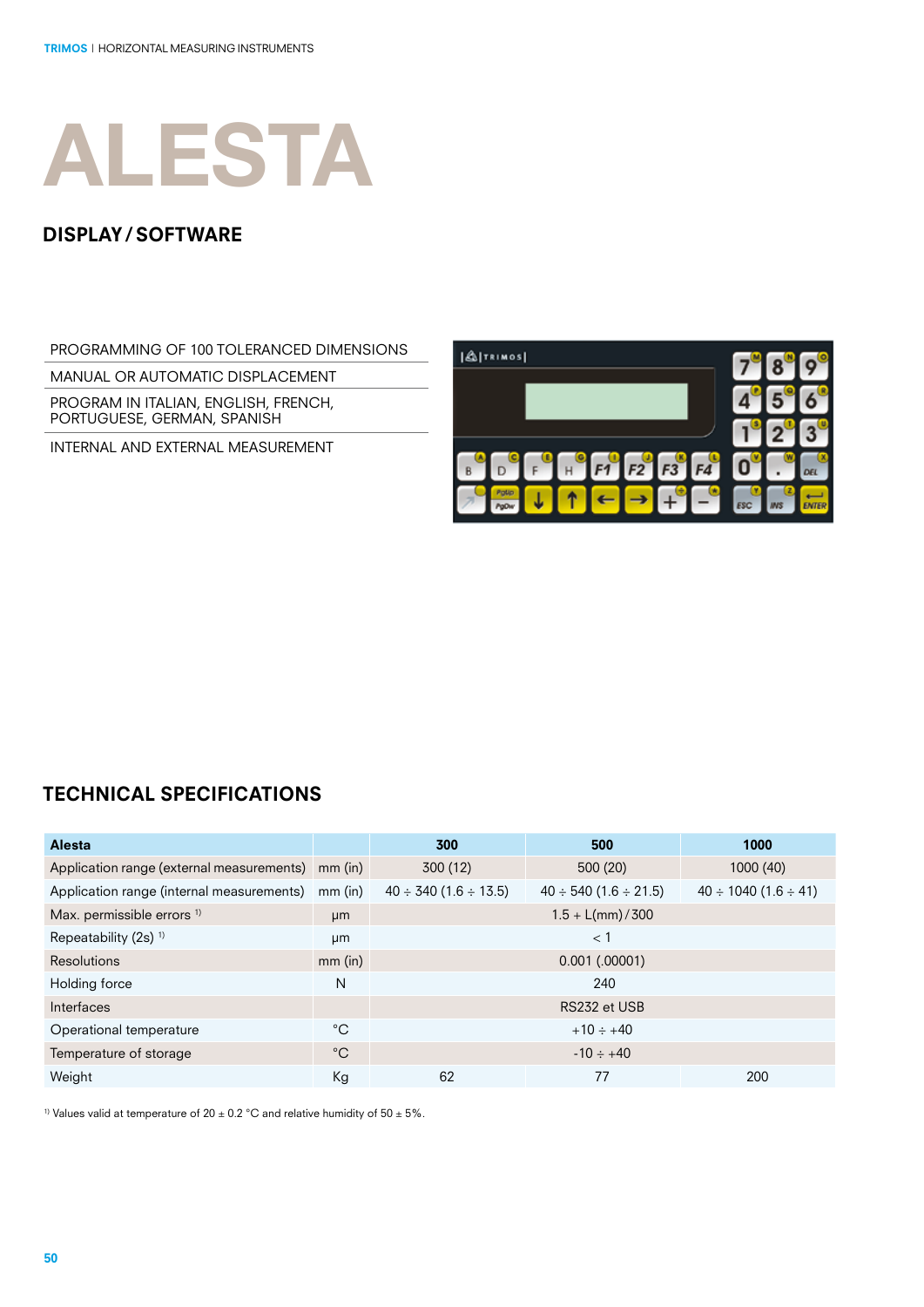

# **SCHEMA**



# standard instrument

| The Alesta instruments are supplied as follows: |                                |
|-------------------------------------------------|--------------------------------|
| Instrument according to specifications          | User's manual (750 50 0022 00) |
|                                                 | Test certificate               |

# CODE NUMBERs

| <b>Alesta</b>                 |                         |
|-------------------------------|-------------------------|
| <b>ALE300P</b> 700 204 00 02  | Measuring range 300 mm  |
| <b>ALE500P</b> 700 204 10 02  | Measuring range 500 mm  |
| <b>ALE1000P</b> 700 204 20 02 | Measuring range 1000 mm |